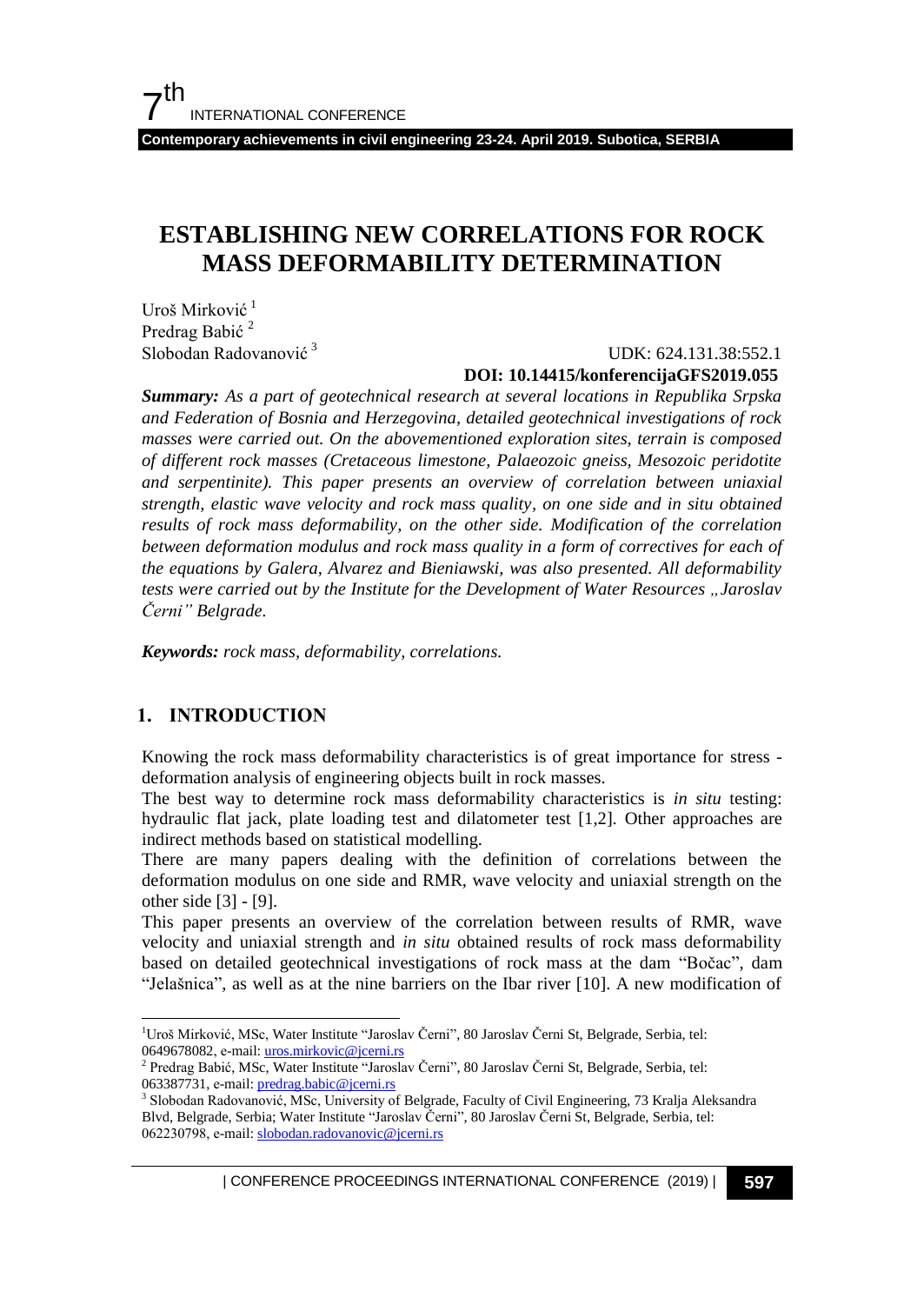### **Савремена достигнућа у грађевинарству 23-24. април 2019. Суботица, СРБИЈА**

the correlation between the deformability modulus (D) and rock mass quality (RMR) in a form of correctives of equations is presented below.

As a part of geotechnical rock mass investigations, a direct, *in situ* testing of rock mass deformability under pressure was carried out. The deformability dilatometer tests in the boreholes gave the values of static deformability characteristics of rock mass, that is, of the deformation modulus. Geophysical tests along the boreholes at dilatometer testing locations and detailed engineering geological mapping of the core were performed. In addition, samples were taken out for uniaxial strength tests.

By applying these testing procedures, it was possible to define rock mass characteristics at the sites of dilatometer experiments: velocity of seismic waves  $(V_p [km/s])$ , classification parameters (RMR), geological strength index (GSI) and uniaxial strength of intact rock  $(\sigma_{ci})$  and to establish the correlation between the obtained values of deformation modulus (D) and the abovementioned characteristics of rock mass.

## **2. ROCK MASS TESTING LOCATIONS**

Dilatometer tests covered different types of rock masses. Limestone was examined at the "Boĉac 2" dam. This rock mass was mostly moderately fractured, and to a lesser extent it was compact, with small fracture density. The site of "Jelašnica" dam was built from gneiss. The gneiss rock mass was highly fractured and intensely changed. The barriers on the Ibar river are located in the [peridotite](https://www.google.com/search?rlz=1C1GCEU_enRS820RS820&q=Gabbro-peridotite&spell=1&sa=X&ved=0ahUKEwiKkJrP0NngAhWG16QKHaVUATwQkeECCCooAA) rock mass, represented dominantly by serpentinite, dunite and harzburgite. One barrier site is partly built of andesite, and one is completely located in granite and granodiorite. The [peridotite](https://www.google.com/search?rlz=1C1GCEU_enRS820RS820&q=Gabbro-peridotite&spell=1&sa=X&ved=0ahUKEwiKkJrP0NngAhWG16QKHaVUATwQkeECCCooAA) was fractured and changed in varying degrees; andesite was less fractured, while granites and granodiorite were moderately fractured.

A total of 90 dilatometer experiments were performed and compared. The most experiments were done in serpentinite (39), and least in granite - granodiorite, gneiss and dunite - harzburgite (9 each).

## **3. DETERMINATION OF DEFORMATION MODULUS USING DILATOMETER**



*Figure 1. Dilatometer prepared for testing*

Testing with dilatometer (Figure 1.) produced by "Telemac", which measures volume changes, was performed in a borehole with a diameter of 76.0 mm and maximum depth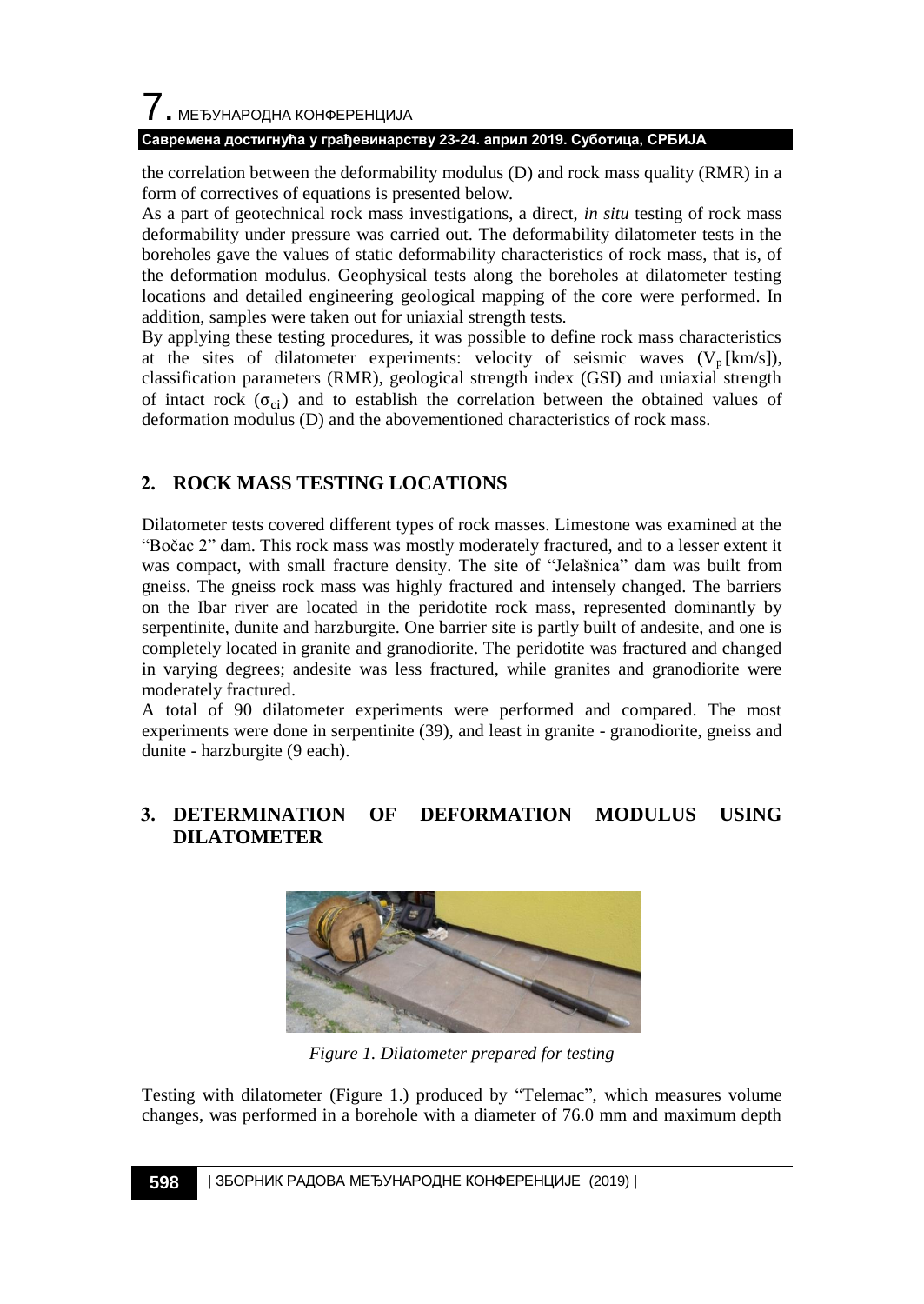# $7<sup>th</sup>$ INTERNATIONAL CONFERENCE

**Contemporary achievements in civil engineering 23-24. April 2019. Subotica, SERBIA**

of 35.0 m. The cylindrical dilatometer probe was lowered into the borehole to the specified depth at which the rock mass was loaded in pressure by hydraulic jack, after which measurement of volume change was recorded.

Figure 2. illustrates typical stress - volume diagram from deformability test using the dilatometer method.



*Figure 2. Stress - volume diagram*

### **4. OVERVIEW OF PROPOSED CORRELATIONS FOR DEFORMATION MODULUS CALCULATION**

By increasing uniaxial strength, velocity of elastic waves and RMR class, the deformation modulus is also increased. However, there are rheological phenomena that compromise these relationships to a certain extent.

Due to the size effect, the ratio of uniaxial strength - deformability has reduced reliability. Also, velocity of elastic waves is defined along a profile with a length of several hundred meters, and on this length, local occurrences of fractured, low-velocity rock masses are possible within highly monolithic and high-velocity rock masses. Also, RMR values are of subjective character (they describe the fracture state).

The proposed correlation presented in [10] has three variables. The first depends on RMR, the second one on velocity of elastic waves, and the third on uniaxial strength. However, each member has a coefficient (*a*, *b*, and *c*) whose value depends on the size of the corresponding parameter and they correct the influence of each variable on the final result. The final correlation for defining the deformation modulus is:

$$
D = e^{\frac{RMR - 100}{a}} \cdot b \cdot \sqrt{\frac{v_p}{100}} \cdot e^{\frac{\sigma_{ci}}{c}} \quad \text{[GPa]}
$$
 (1)

The coefficient values *a*, *b* and *c* are obtained depending on the variable values. Coefficient *a* is obtained based on the expression (2) or (3), coefficient *b* based on the expression (4), and coefficient *c* based on the expression (5).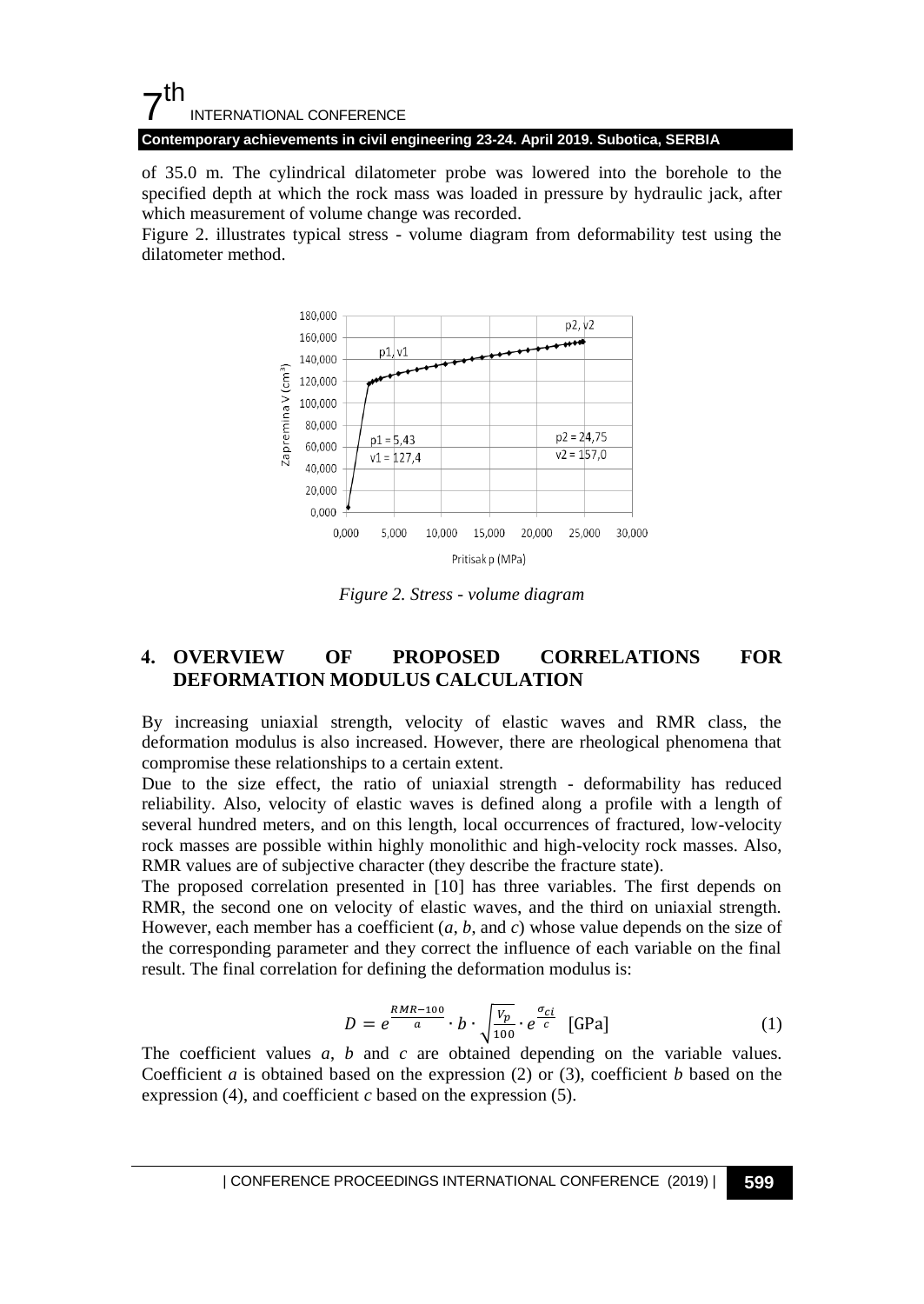7. МЕЂУНАРОДНА КОНФЕРЕНЦИЈА

**Савремена достигнућа у грађевинарству 23-24. април 2019. Суботица, СРБИЈА**

$$
a = 2 \cdot RMR - 80 \quad (RMR \ge 45)
$$
  
\n
$$
a = 20 \quad (RMR < 45)
$$
\n
$$
(2)
$$

$$
a = logRMR \cdot RMR - 10 \cdot \sqrt{RMR} + 5 \quad (RMR \ge 37)
$$
  

$$
a = 20 \quad (RMR < 37)
$$
  
(3)

$$
b = \ln V_p \left[\frac{km}{s}\right] - 0.30\tag{4}
$$

$$
c = 210 - \sigma_{ci} \tag{5}
$$



*Figure 3. Pearson correlation coefficient of the analytical model according to the expression (1)*

Correlations show a good agreement between analytical and experimental values. The accuracy of the model was verified by calculating the mean squared error RMSE (6), the mean absolute error MAE (7) and Pearson coefficient (8).

$$
RMSE = \sqrt{\frac{1}{N} \cdot \sum_{i=1}^{N} (y_{mi} - y_i)^2}
$$
 (6)

$$
MAE = \frac{1}{N} \cdot \sum_{i=1}^{N} |y_{mi} - y_i|
$$
 (7)

$$
r = \frac{\sum_{i=1}^{N} (y_{mi} - \overline{y}_m)(y_i - y)}{\sqrt{\sum_{i=1}^{N} (y_{mi} - \overline{y}_m)^2 \sum_{k=4}^{N} (y_i - y)^2}}
$$
(8)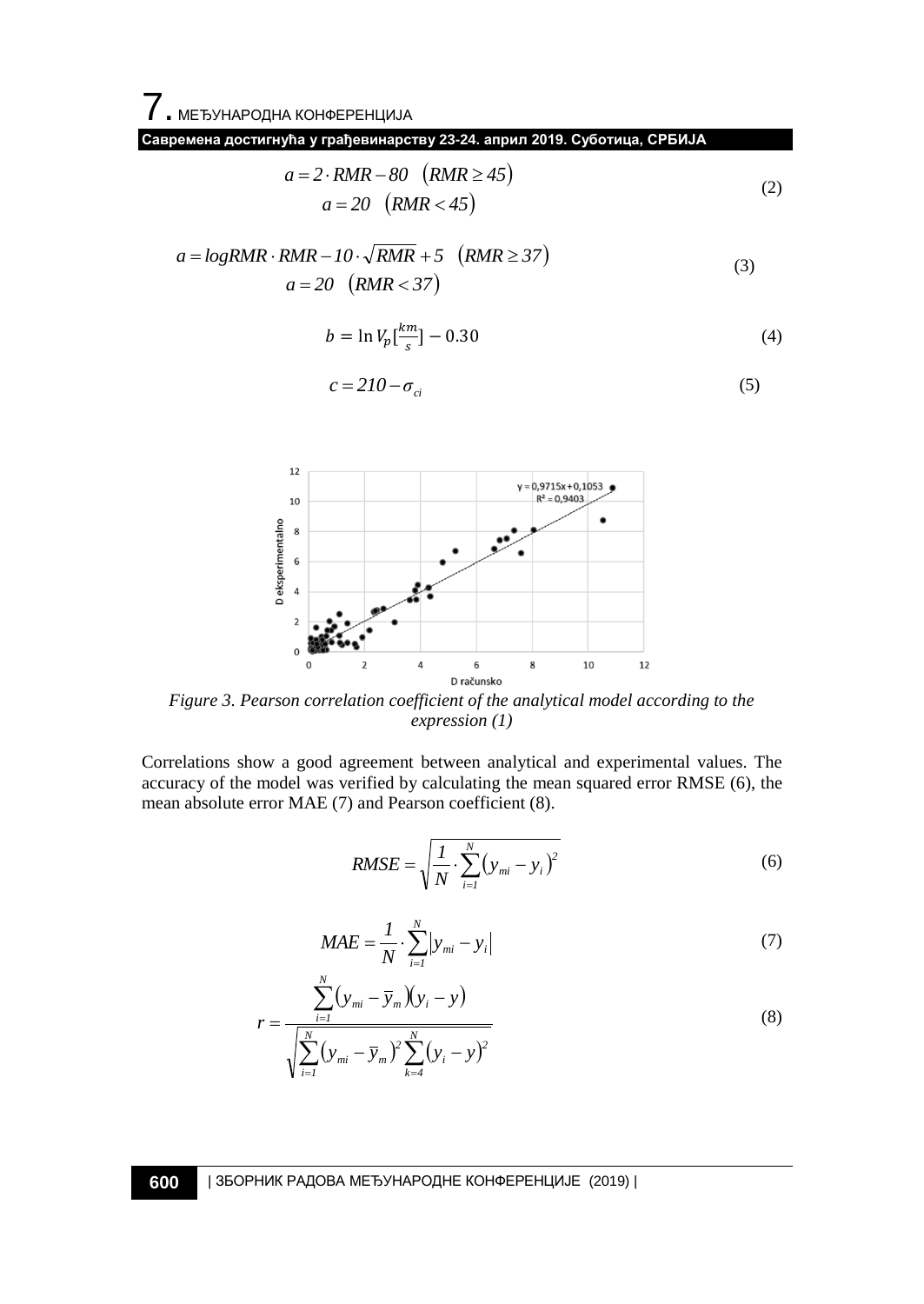#### 7 th INTERNATIONAL CONFERENCE

**Contemporary achievements in civil engineering 23-24. April 2019. Subotica, SERBIA**

Table 1 gives accuracy parameters calculated for certain models according to other authors listed in the literature.

| No. | Model        | Model accuracy parameters |            |        |
|-----|--------------|---------------------------|------------|--------|
|     | according to | <b>RMSE</b>               | <b>MAE</b> | r      |
|     | (1)          | 0.637                     | 0.485      | 0.9697 |
| 2   | [4]          | 12.088                    | 9.615      | 0.905  |
| 3   | $[11]$       | 3.265                     | 2.138      | 0.591  |
|     | $[12]$       | 12.302                    | 9.766      | 0.930  |
|     | $[13]$       | 15.001                    | 10.850     | 0.931  |

*Table 1. Overview of accuracy parameters for different models* 

The accuracy parameters of the model defined in the expression (1) are given in the first row of Table 1. In rows 2-5, the accuracy parameters of the models described in [4, 11, 12, 13] are given. They are calculated using the same set of data obtained from exploratory boreholes.

The proposed correlation in the expression (1) gives more realistic values of the deformation modulus than the correlations of other authors, since it takes into account three variables (RMR,  $V_p$ ,  $\sigma_{ci}$ ). In the study presented in [11], one variable ( $V_p$ ) was used. Also, one variable (RMR) was used in the researches presented in [12, 13], while two variables (RMR,  $\sigma_{ci}$ ) were used in the study presented in [4].

In terms of accuracy, models defining the deformation modulus with one variable [11, 12, 13] have significantly higher values of mean squared (6) and mean absolute errors (7) than the proposed model with three variables (1). The model with two variables [4] is better than the models presented in [12] and [13], but it is worse than the model (1) previously suggested by the authors of this paper.

## **5. SUGGESTION OF NEW CORRELATIONS FOR DEFORMATION MODULUS CALCULATIO**

In order to better correlate RMR and the deformation modulus, in this paper, a modification of the equation [4] has been proposed, and it has given significantly better results of the deformation modulus. The proposed modified expression is as follows:

$$
D = \frac{1}{8} \cdot \sqrt{\frac{\sigma_{ci}}{100}} \cdot 10^{\frac{RMR - 10}{40}} \qquad [MPa]
$$
 (9)

Furthermore, a modification of the equation [13] was performed, which also gave very good results. The authors suggested two different equations depending on the quality of rock mass, so two different corrections for each equation are given: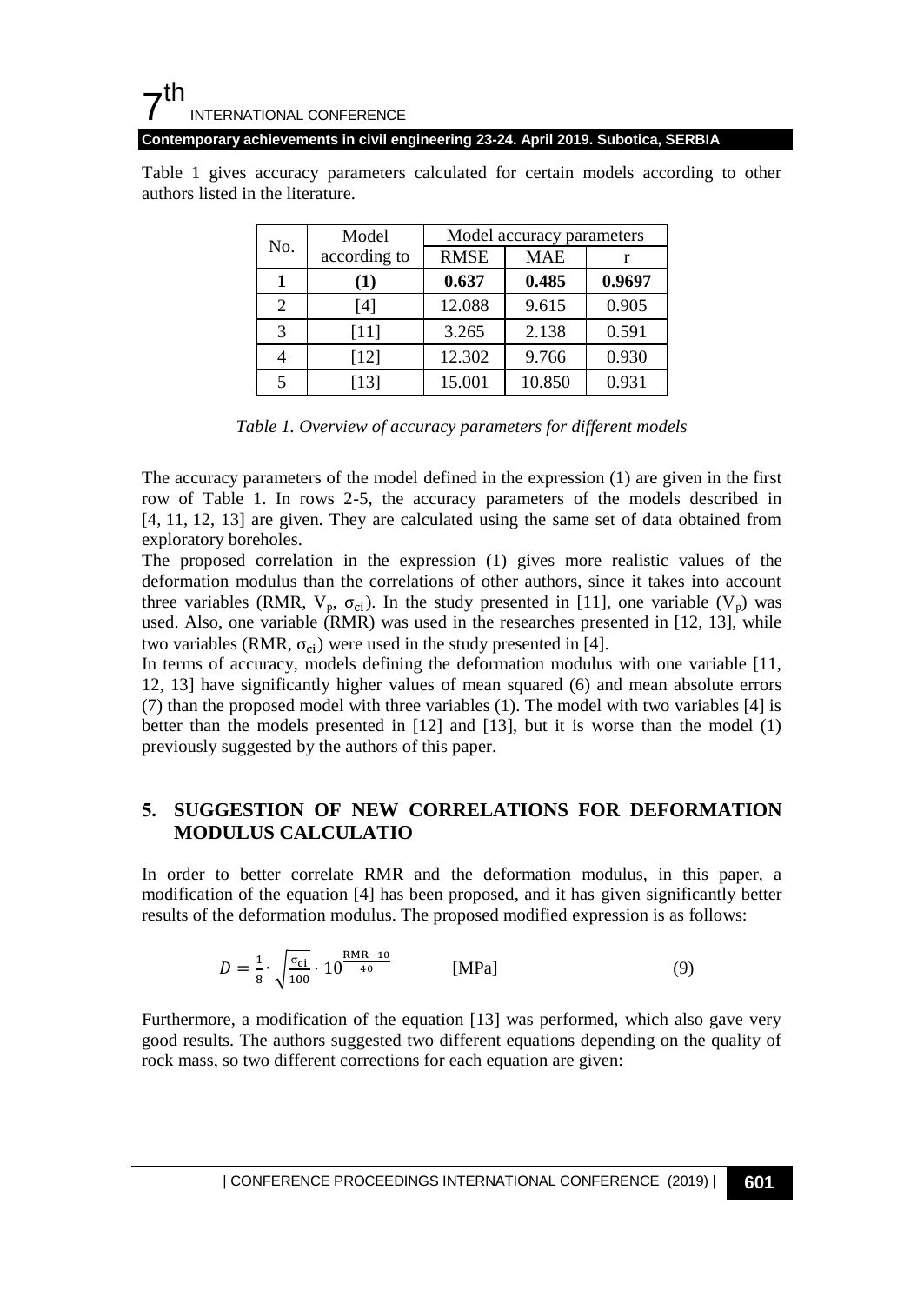$\overline{7}$ . МЕЂУНАРОДНА КОНФЕРЕНЦИЈА

**Савремена достигнућа у грађевинарству 23-24. април 2019. Суботица, СРБИЈА**

$$
D = \frac{0.0876 \cdot \text{RMR}}{\sqrt{2 \cdot \text{RMR} - 10}} [\text{GPa}] \text{ za RMR} < 50 \tag{10}
$$

$$
D = \frac{(0.0876 \cdot \text{RMR} + 1.056 \cdot (\text{RMR} - 50) + 0.015 \cdot (\text{RMR} - 50)^2)}{\sqrt[3]{10 \cdot \text{RMR}} - 1} \text{ [GPa] za RMR} > 50 \tag{11}
$$



*Figure 4. Pearson correlation coefficient of the analytical model according to the expression (9)*



*Figure 5. Pearson correlation coefficient of the analytical model according to the expressions (10) and (11)*

Correlations show a relatively good agreement between analytical and experimental values. which can be seen from the data presented in Table 2. For these modified and original models, the mean squared error RMSE (6), the mean absolute error MAE (7), and Pearson coefficient (8) are given. They are calculated using the same set of data obtained from exploratory boreholes.

| No. | Model        | Model accuracy parameters |            |       |
|-----|--------------|---------------------------|------------|-------|
|     | according to | <b>RMSE</b>               | <b>MAE</b> |       |
|     | (9)          | 1.700                     | 1.122      | 0.905 |
| 2   | [4]          | 12.088                    | 9.615      | 0.905 |
| 3   | (10, 11)     | 1.323                     | 0.882      | 0.926 |
|     | [13]         | 15.001                    | 10.850     | 0.931 |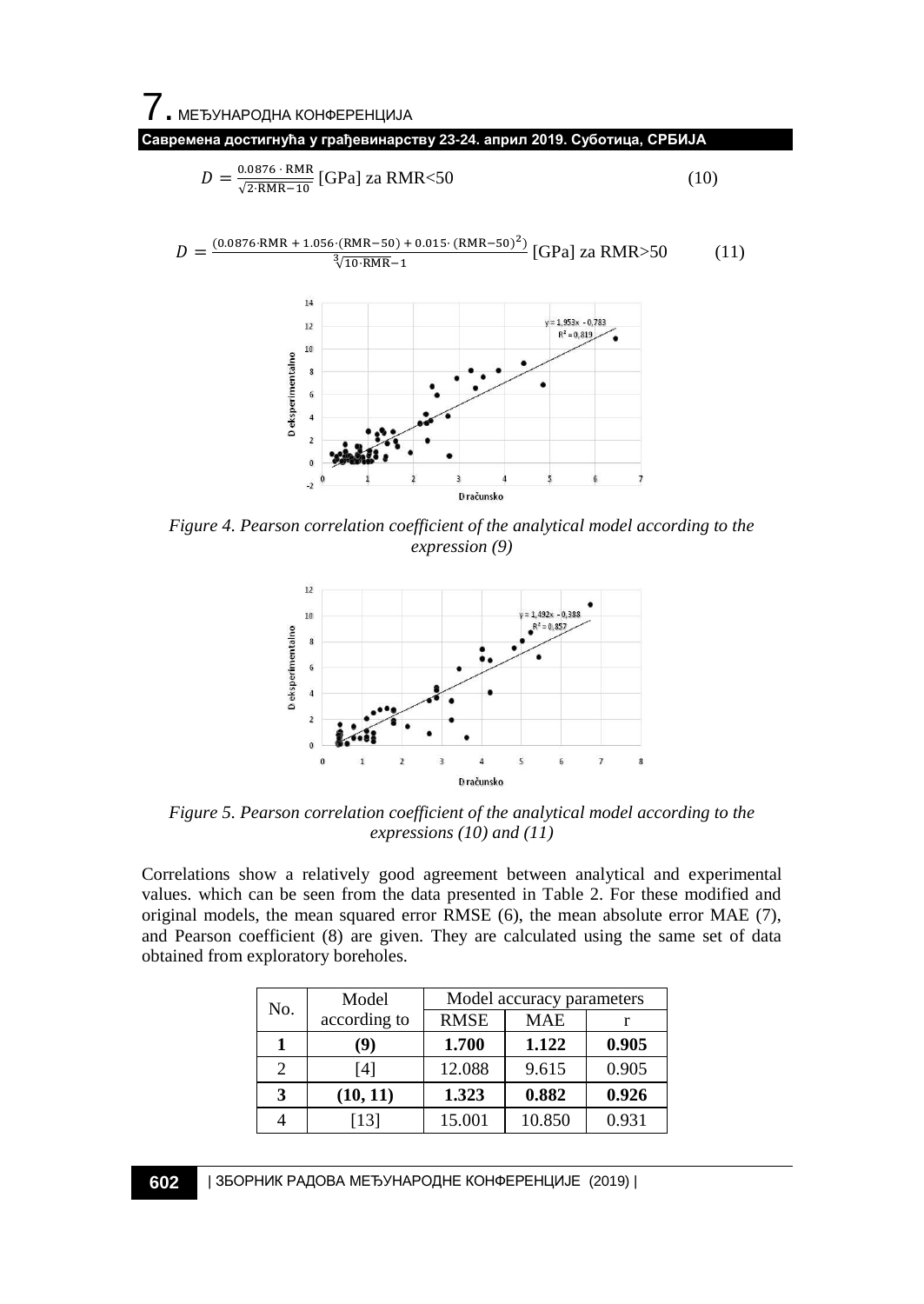### $7<sup>th</sup>$ INTERNATIONAL CONFERENCE **Contemporary achievements in civil engineering 23-24. April 2019. Subotica, SERBIA**

*Table 2. Overview of accuracy parameters for different models* 

Based on the data presented in Table 2, the suggested correlations in expressions (9), (10) and (11) give more realistic values of the deformation modulus than the original expressions [4] and [13].

## **6. CONCLUSION**

In engineering practice, prediction of the deformation modulus is most often based on one of the determined rock mass characteristics that is directly related to fracture state (RMR, Q, RMI) or on velocity of elastic waves. A smaller number of correlations takes into account the uniaxial strength.

The reliability of these correlations is influenced by the size effect as well as heterogeneity and anisotropy of rock mass. In addition, rock mass can be exposed to intense endogenous and exogenous forces in certain areas. These forces can, to some extent, altere the intact state of the rock mass in terms of decrease in quality. Because of the above it is impossibile to rely with certainty on the correlations given by different authors for defining the deformation modulus in everyday engineering practice.

The proposed equations for defining the deformation modulus are influenced by each of the three essential characteristics of rock mass (RMR,  $V_p$ ,  $\sigma_{ci}$ ) or the fracture state, and the developed models showed a good accuracy in comparison to the models of other authors.

In accordance with the previous discussion, correction of the output result is performed in case that any of the characteristics, which has an influence on defining the deformation modulus, for some reason does not give an objective result.

## **REFERENCES**

- [1] Hoek E, Diederichs MS. Empirical estimation of rock mass modulus. *Int. J. Rock Mech. Min. Sci.*,Vol. 43, pp. 203-215, **2006.**
- [2] Wittke W. *Rock Mechanics Based on an Anisotropic Jointed Rock Model (AJRM)*, **2014.**
- [3] Bieniawski ZT. Determining rock mass deformability: experience from case histories. *Int. J. Rock Mech. Min. Sci.*,Vol. 15, pp. 237-247, **1978.**
- [4] Serafim J, Pereira J. Considerations on the geomechanical classification of Bienawski. *In Proceedings of the Symposium on Engineering Geology and Underground Openings*, pp. 1133-1144, **1983.**
- [5] Nicholson G, Bienawski Z. A nonlinear deformation modulus based on rock mass classification. *Int. J. Min. Geol. Eng.*, Vol. 8, pp. 181-202,**1990.**
- [6] Khandelwal M, Singh TN. Correlating static properties of coal measures rocks with P-wave velocity. *Int. J. Coal Geol*.,Vol. 79, pp. 55-60, **2009.**
- [7] Pappalardo G. Correlation Between P-Wave Velocity and Physical Mechanical Properties of Intensely Jointed Dolostones, Peloritani Mounts, NE Sicily. *Rock Mech. Rock Eng.*,pp. 1711-1721, **2015.**